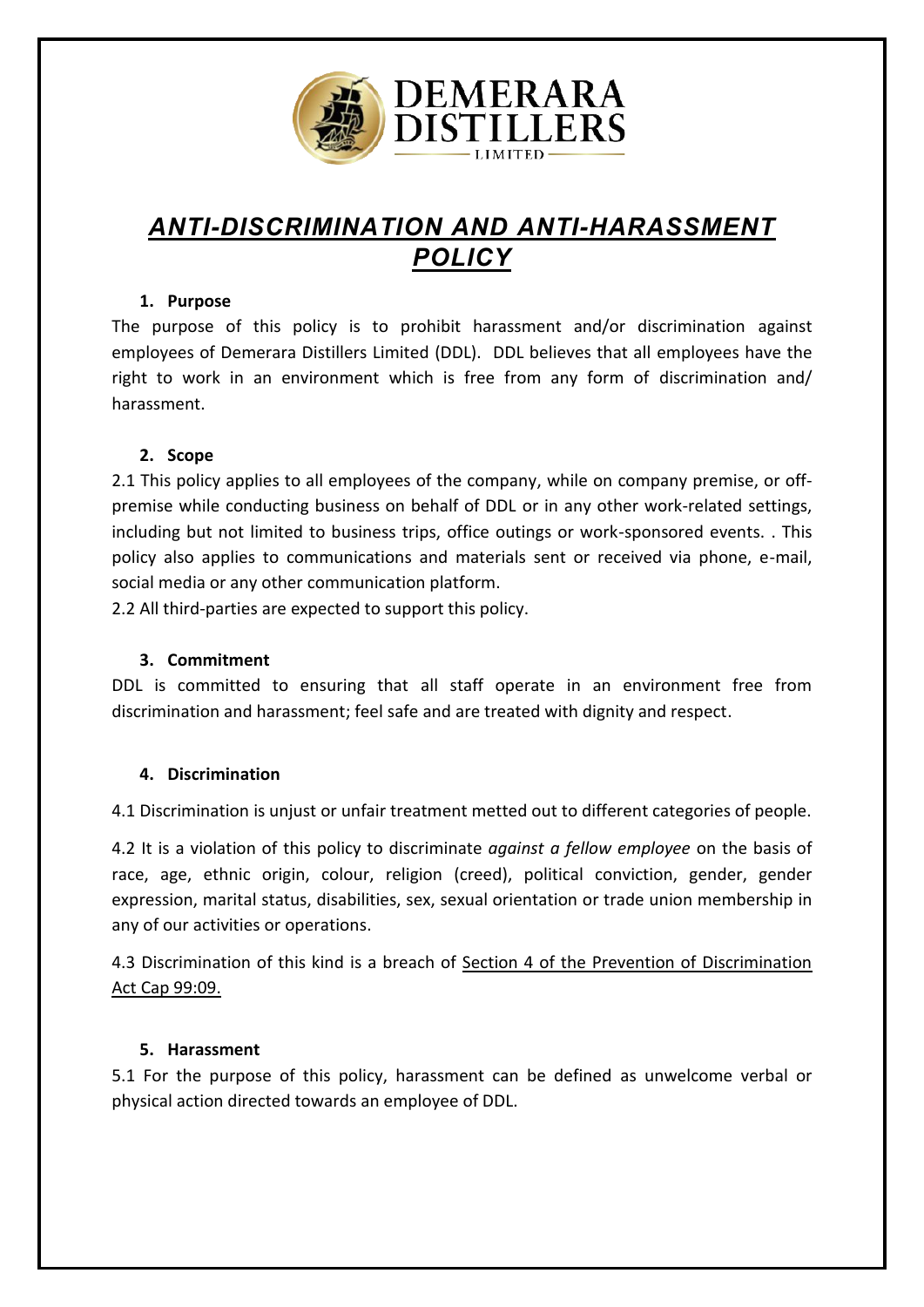5.2 DDL prohibits harassment of any kind and will take appropriate and immediate action in response to complaints or knowledge of violations of this policy.

5.3 Harassment involves subjecting an individual, whether male or female, to conduct which is unwanted and where the conduct has the purpose or effect of violating the victim's dignity, or creating an environment that is intimidating, hostile, degrading, humiliating or offensive to the victim.

5.4 Harassment can occur whether or not it is intended to be offensive.

5.5 Harassment may take a number of forms, including but not limited to: bullying, offensive or degrading remarks, insulting, teasing, mocking, degrading or ridiculing another person or group; racial slurs, derogatory remarks, unwelcome or inappropriate physical contact, comments, questions, advances, jokes, or demands; physical assault or stalking; displays or electronic transmission of derogatory, demeaning or hostile materials; and unwillingness to train, evaluate, assist, or work with an employee.

5.6 These activities may be directed at one or a number of people; and need not be directed at the complainant.

## **6. Sexual Harassment**

6.1 Sexual harassment is defined as unwanted sexual advances, or visual, verbal, or physical conduct of a sexual nature.

6.2 Sexual Harassment involves subjecting an individual to conduct which is unwanted and where the conduct has the purpose or effect of violating the victim's dignity, or creating an environment that is intimidating, hostile, degrading, humiliating or offensive to the victim.

6.3 Unwelcome conduct such as the following is inappropriate and a violation of this policy:

- a) Sexual pranks or repeated sexual teasing, jokes or innuendo, in person, via telephone, e-mail or over social media or any other form of electrionic communication;
- b) Verbal abuse of a sexual nature;
- c) Unwanted sexual advances or propositions
- d) Repeatedly asking a person to socialize during off-duty hours when the person has indicated a lack of interest in doing so (this is particularly applicable to superiors and their subordinates);
- e) Giving gifts or objects to a fellow employee that are sexually suggestive;
- f) Physical acts of a sexual nature, such as: touching, pinching, patting, kissing, hugging, grabbing, brushing against another employee's body or poking another employee's body; Rape, sexual battery, molestation or attempts to commit these assaults.
- g) The distribution, display or discussion of any written or graphic material, including calendars, posters and cartoons that are sexually suggestive or show hostility toward an individual or group because of sex; suggestive or insulting sounds; leering; staring; whistling; obscene gestures; content in letters, notes,